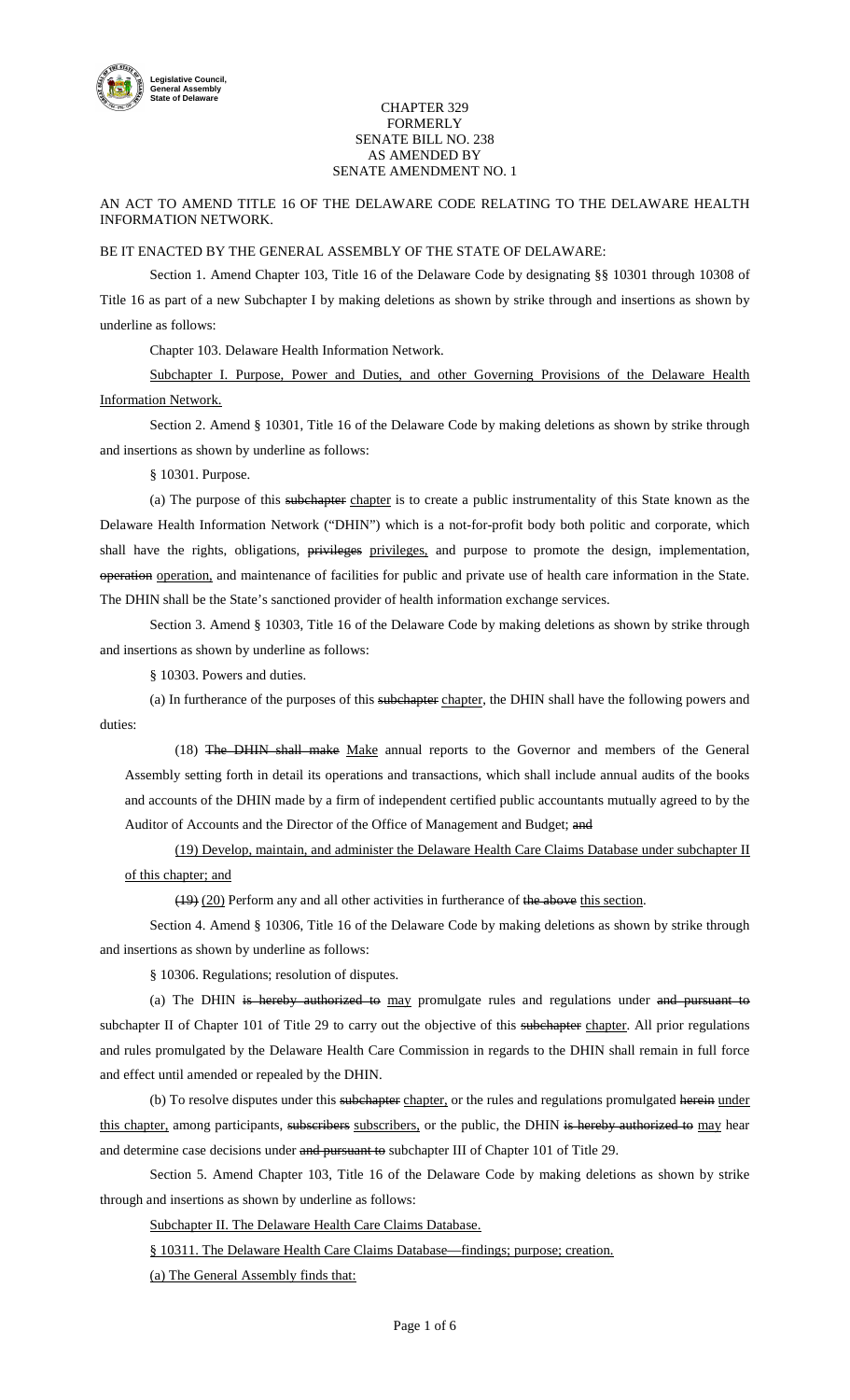(1) The establishment of effective health care data analysis and reporting initiatives is essential to achieving the "Triple Aim" of the State's ongoing health care innovation efforts: improved health, health care quality and experience, and affordability for all Delawareans.

(2) The ongoing work of the Delaware Center for Health Innovation to transform the State's health care system from a fee-for-service system to a value-based system that rewards health care providers for quality and efficiency of care is a worthy effort, and, to that end, the General Assembly supports the establishment of a health care claims database that would assist in the State's efforts to achieve the Triple Aim.

(3) Claims data is an important component of population health research and analysis, and that appropriate access to claims data can facilitate the development of value-based health care purchasing and the study of the prevalence of illness or injury across the broader population of Delaware and in particular communities or neighborhoods.

(4) Providers and other health care entities accepting financial risk for managing the health care needs of a population, including the State of Delaware as a self-insured employer, should have access to claims data as necessary to effectively manage that risk.

(b) The purpose of this subchapter is to create a centralized health care claims database to enable the State to more effectively understand utilization across the continuum of health care in Delaware and achieve the Triple Aim.

(c) The DHIN, assisted by the Department of Health and Social Services and the Delaware Health Care Commission as necessary, shall administer a centralized health care claims database, known as the Delaware Health Care Claims Database.

(d) The Delaware Health Care Claims Database is created within the DHIN to facilitate data-driven, evidence-based improvements in access, quality, and cost of health care and to promote and improve the public health through increased transparency of accurate health care claims data and information. The DHIN shall collect and maintain claims data under this subchapter.

§ 10312. Definitions.

For purposes of this chapter, unless amended, supplemented, or otherwise modified by regulations adopted under this chapter:

(1) "Claims data" includes required claims data and any additional health care claims information that a voluntary reporting entity elects, through entry into an appropriate data submission and use agreement under this subchapter, to submit to the Delaware Health Care Claims Database.

(2) "Health care services" means as defined in § 6403 of Title 18.

(3) "Health insurer" means as defined in § 4004(b) of Title 18. "Health insurer" does not include providers of casualty insurance, as defined in § 906 of Title 18; providers of group long-term care insurance or long-term care insurance, as defined in § 7103 of Title 18; or providers of a dental plan or dental plan organization, as defined in § 3802 of Title 18.

(4) "Provider" means a hospital or any health care practitioner licensed, certified, or authorized under State law to provide health care services and includes hospitals and health care practitioners participating in group arrangements, including accountable care organizations, in which the hospital or health care practitioners agree to assume responsibility for the quality and cost of health care for a designed group of beneficiaries.

(5) "Pricing information" includes the pre-adjudicated price charged by a provider or facility to a reporting entity for health care services, the amount paid by a patient or insured party, including co-pays and deductibles, and the post-adjudicated price paid by a reporting entity to a provider for health care services.

(6) "Required claims data" includes the basic claims information that a mandatory reporting entity is required to submit to the Delaware Health Care Claims Database by the reporting date, including all of the following:

a. Basic demographic information, including the patient's gender, age, and geographic area of residency.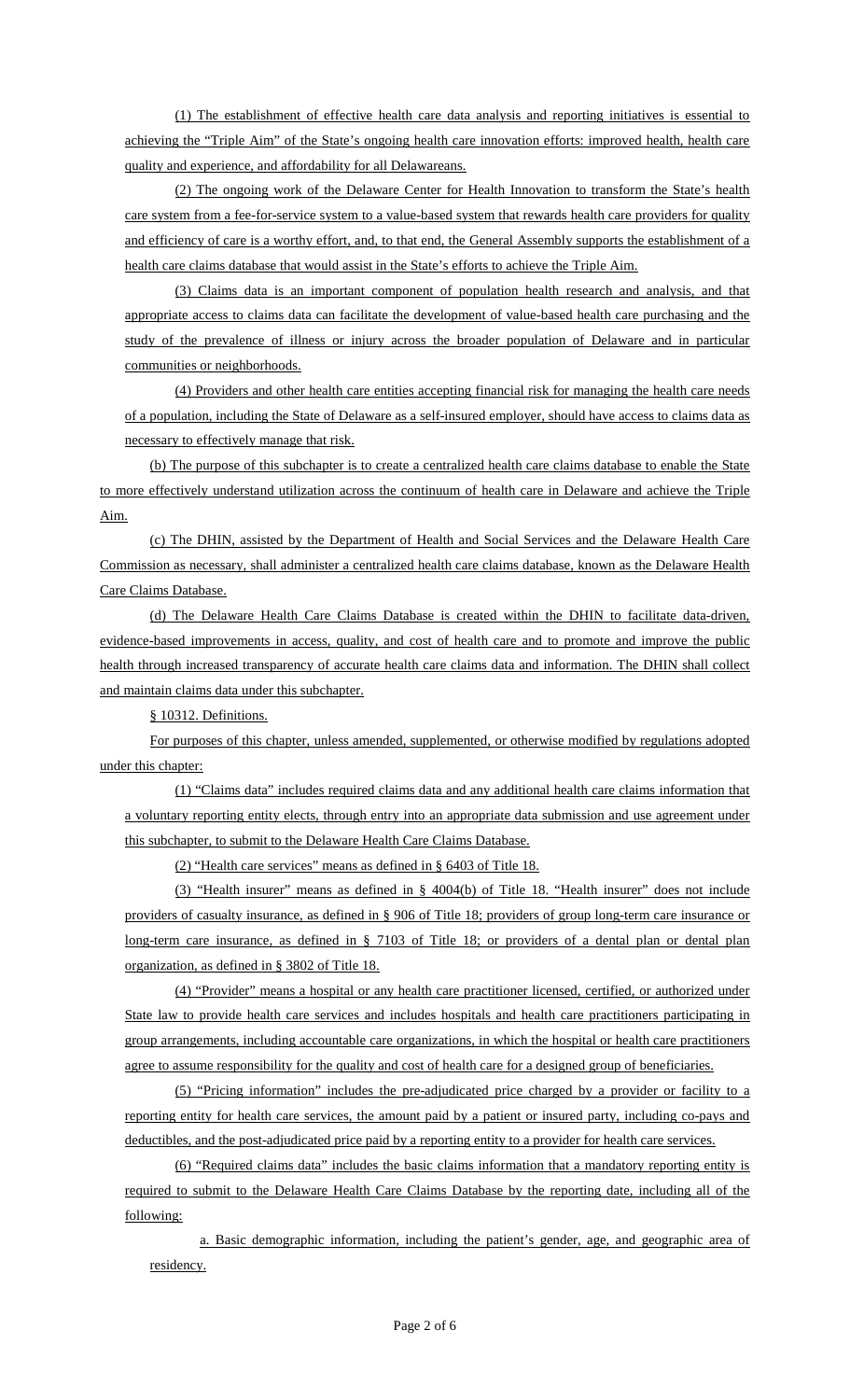b. Basic information relating to an individual episode of care, including the date and time of the patient's admission and discharge; the identity of the health care services provider; and the location and type of facility, such as a hospital, office, or clinic, where the service was provided.

c. Information describing the nature of health care services provided to the patient in connection with the encounter, visit, or service, including diagnosis codes.

d. Health insurance product type, such as HMO or PPO.

e. Pricing information.

(7) "Reporting date" means a calendar deadline, to be scheduled on a regularly recurring basis, by which required claims data must be submitted by a mandatory reporting entity to the Delaware Health Care Claims Database.

(8) "Mandatory reporting entity" means all of the following entities, except as prohibited under federal law:

a. The State Employee Benefits Committee and the Office of Management and Budget, under each entity's respective statutory authority to administer the State Group Health Insurance Program in Chapter 96 of Title 29, and any health insurer, third party administrator, or other entity that receives or collects charges, contributions, or premiums for, or adjusts or settles health claims for, any State employee, or their spouses or dependents, participating in the State Group Health Insurance Program, except for any carrier, as defined in § 5290 of Title 29, selected by the State Group Health Insurance Plan to offer supplemental insurance program coverage under Chapter 52C of Title 29.

b. The Division of Medicaid and Medical Assistance, with respect to services provided under programs administered under Titles XIX and XXI of the Social Security Act.

c. Any health insurer or other entity that is certified as a qualified health plan on the Delaware Health Insurance Marketplace for plan year 2017 or any subsequent plan year, except for any health insurer or other entity that is not otherwise required to provide claims data as a condition of certification as a qualified health plan on the Delaware Health Insurance Marketplace for plan year 2017 or any subsequent plan year.

d. Any federal health insurance plan providing health care services to a resident of this State, including Medicare and the Federal Employees Health Benefits Plan.

(9) "Third party administrator" means as defined in § 102 of Title 18.

(10) "Voluntary reporting entity" includes, except as prohibited under applicable federal law, any of the following entities, unless such entity is a mandatory reporting entity:

a. Any health insurer.

b. Any third party administrator.

c. Any entity, which is not a health insurer or third party administrator, when such entity receives or collects charges, contributions, or premiums for, or adjusts or settles health care claims for, residents of this State.

§ 10313. Submission of required claims data by mandatory reporting entities; submission of claims data by voluntary reporting entities.

(a) Requirements for submission of required claims data by a mandatory reporting entity.

(1) A mandatory reporting entity shall submit required claims data to the Delaware Health Care Claims Database by the reporting date.

(2) The DHIN, subject to the provisions of this subchapter and regulations promulgated under this subchapter, shall collect the required claims data from mandatory reporting entities by the reporting date.

(3) The DHIN shall, under § 10306 of this title, promulgate a template form for a data submission and use agreement for the submission of required claims data by a mandatory reporting entity.

(4) The DHIN and each mandatory reporting entity shall execute a mutually acceptable data submission and use agreement. Such agreement shall include procedures for submission, collection, aggregation, and distribution of claims data and shall provide for, at a minimum, all of the following: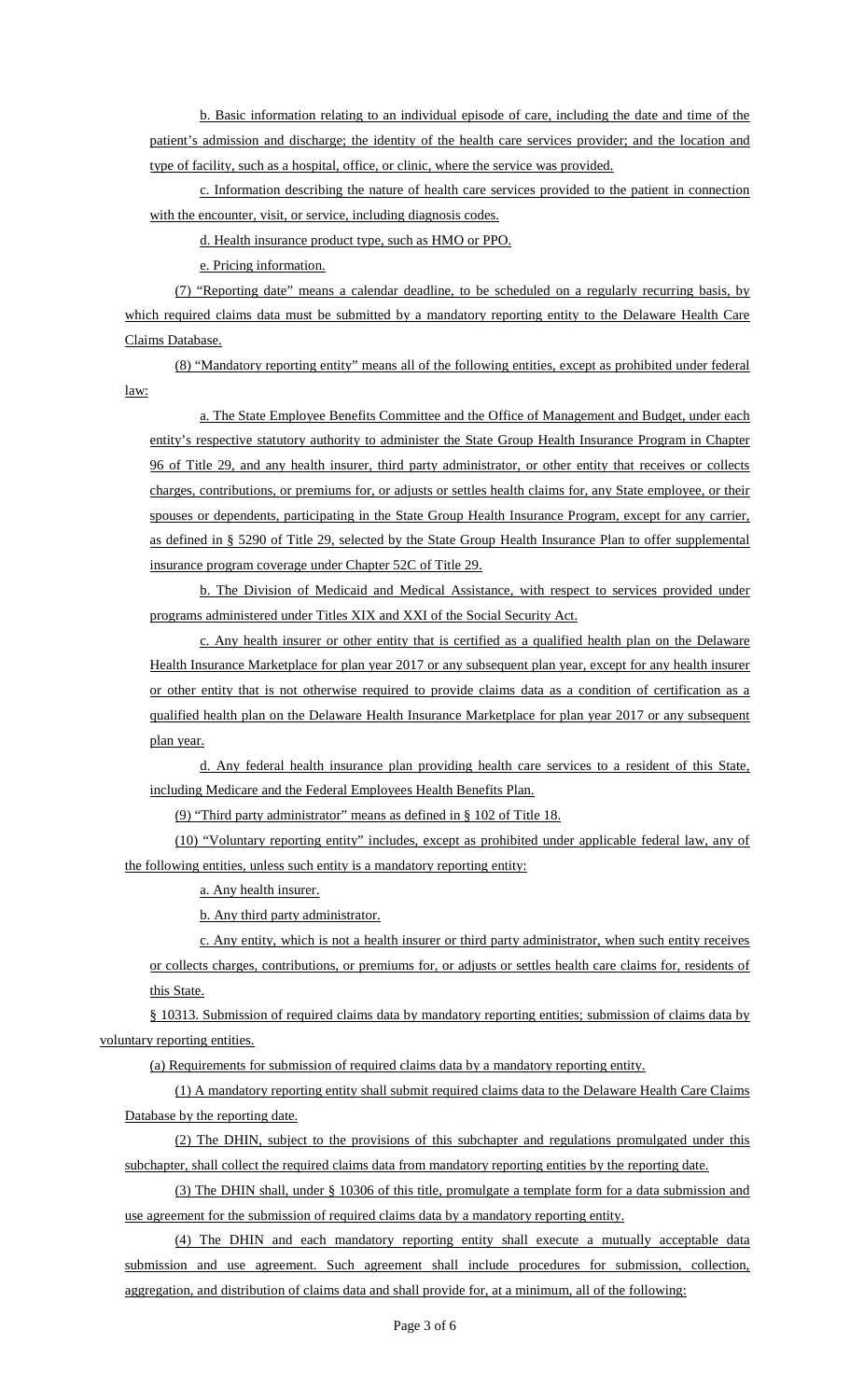a. The protection of patient privacy and data security under provisions of this chapter and state and federal privacy laws, including the federal Health Insurance Portability and Accountability Act; Titles XIX and XXI of the Social Security Act; and the Health Information Technology for Economic and Clinical Health (HITECH) Act, and all other applicable state and federal laws relating to the privacy and security of protected health information.

b. The identification of any claims data, in addition to required claims data, that the mandatory reporting entity elects to submit to the Delaware Health Care Claims Database.

c. A detailed summary of how claims data submitted by the mandatory reporting entity may be used for geographic, demographic, economic, and peer group comparisons.

d. A representation and warranty that the DHIN shall, abide to the fullest extent possible, by nationally recognized data collection standards and methods, including the standards promulgated by the APCD Council or successor organization, to establish and maintain the database in a cost-effective manner and to facilitate uniformity among various health care claims databases of other states and specification of data fields to be included in the submitted claims, consistent with such national standards, allowing for exemptions when submitting entities do not collect the specified data or pay on a per-claim basis.

(5) Exclusions from required claims data reporting requirement. The required claims data reporting requirements under this subchapter, and any rules and regulations promulgated under this chapter, do not apply to required claims data created for any employee welfare benefit plan or other employee health plan that is regulated by the Employee Retirement Income Security Act of 1974 (ERISA), 88 Stat. 829, as amended, 29 U. S. C. §1001 et seq., unless otherwise permitted by federal law or regulation.

(b) Submission of claims data by a voluntary reporting entity.

(1) The DHIN shall collect claims data from voluntary reporting entities under the terms and conditions of the applicable data submission and use agreement.

(2) The DHIN may promulgate regulations to clarify the types of claims data that may be submitted by a voluntary reporting entity.

(3) The DHIN and any voluntary reporting entity that elects to submit claims data to the Delaware Health Care Claims Database shall execute a mutually acceptable data submission and use agreement. The DHIN shall publish a template form data submission and use agreement that includes the required data submission and use agreement provisions under paragraph (a)(4) of this Section.

(c) Unless modified or supplemented by regulations promulgated under this chapter, in instances where more than one entity is involved in the administration of a policy, a health insurer shall be responsible for submitting the claims data on policies that it has written, and the third party administrator shall be responsible for submitting claims data on self-insured plans that it administers.

§ 10314. External and public reporting of claims data.

(a) The DHIN shall provide Delaware health care payers, providers, and purchasers with access to the Delaware Health Care Claims Database for the purpose of facilitating the design and evaluation of alternative delivery and payment models, including population health research and provider risk-sharing arrangements.

(1) Claims data provided to the Delaware Health Care Claims Database shall only be provided to a requesting party when a majority of the DHIN Board of Directors, or of a subcommittee established under the DHIN's bylaws for purposes of administering the Health Care Claims Database, determines that the claims data should be provided to the requesting party to facilitate the purposes of this subchapter.

a. The determination under paragraph (a)(1) of this section shall be reduced to writing and provided to the requesting party.

b. The determination under paragraph (a)(1) of this section shall be final and not subject to appeal, and there is no private right of action to a requesting party against the DHIN or any other party to enforce the requirements of this section.

(2) The DHIN shall, in consultation with the Delaware Health Care Commission, promulgate rules and regulations regarding the appropriate form and content of an application to receive claims data, providing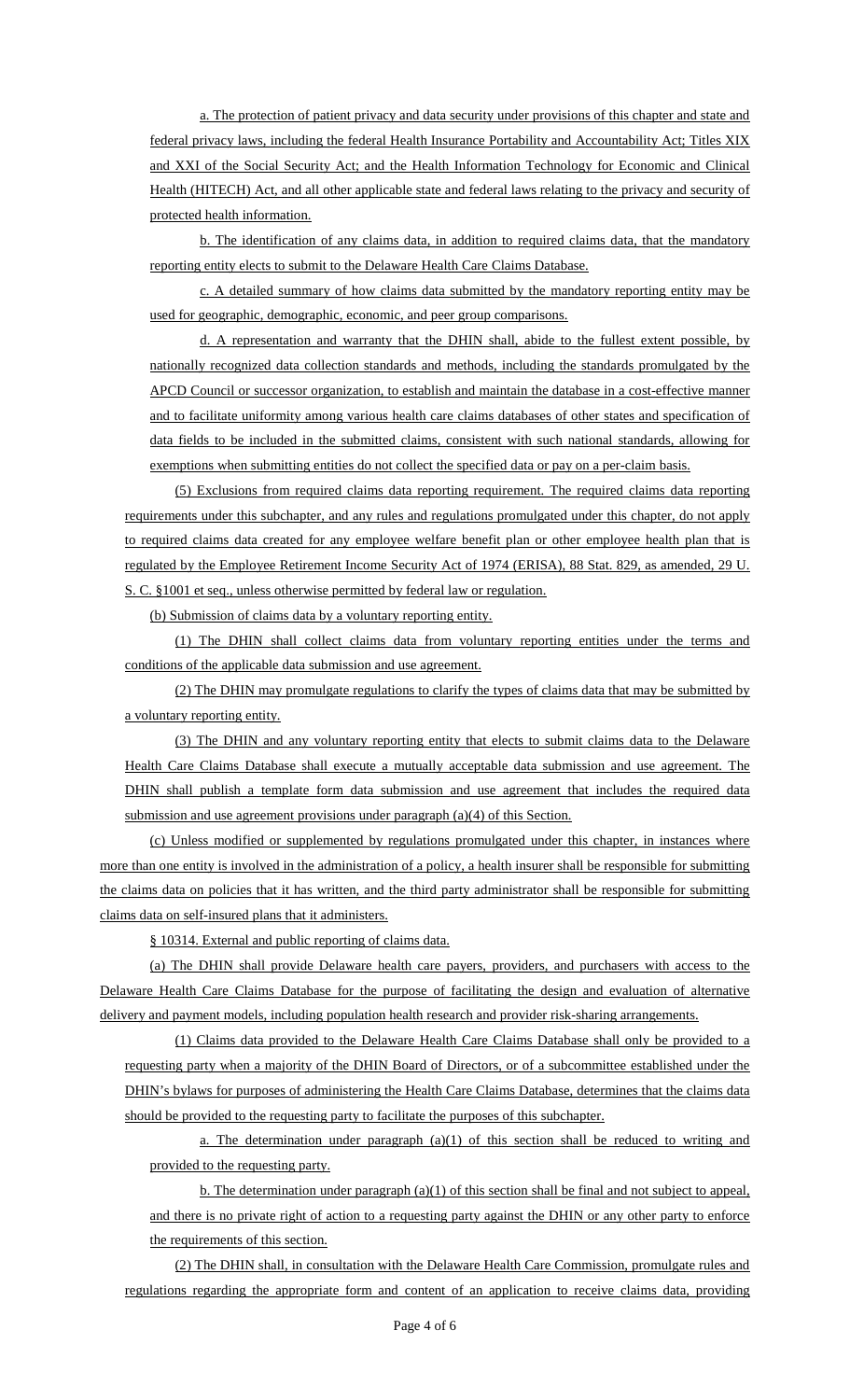examples of requests for claims data that will generally be deemed consistent with the purposes of this subchapter.

(b) Claims data provided to a requesting party under this section shall be provided under the DHIN's existing confidentiality and data security protocols and in compliance with all applicable state and federal laws relating to the privacy and security of protected health information, including compliance, to the fullest extent practicable consistent with the purposes under this subchapter, with guidance found in Statement 6 of the Department of Justice and Federal Trade Commission Enforcement Policy regarding the exchange of price and cost information. Individually identifiable patient health information shall be maintained by providers and purchasers in accordance with all applicable state and federal laws relating to the confidentiality and security of protected health information and any additional privacy and security requirements set forth in regulations promulgated under this chapter.

(c) The Office of Management and Budget, State Employee Benefits Committee, Division of Public Health, and Division of Medicaid and Medical Assistance shall have access to all claims data reported by the Delaware Health Care Claims Database under this subchapter at no cost for the purposes of public health improvement research and activities. These entities are authorized to enter into appropriate agreements with the DHIN to allow the Delaware Health Care Claims Database to perform data warehousing and analytics functions that have been performed pursuant to the existing statutory authority of the Office of Management and Budget, the State Employee Benefits Committee, or the Department of Health and Social Services.

(d) The DHIN may promulgate regulations to make available to the public certain non-individually identifiable data extracts and analyses, as the DHIN determines is consistent with, and necessary to, achieve the goals and policies of this subchapter. Prior to the release of such data extracts and analyses, the same processes identified in subsection (e) of this section shall be completed.

(e) The DHIN shall promulgate regulations to notify a mandatory reporting entity or voluntary reporting entity when claims data submitted by the mandatory reporting entity or voluntary reporting entity may be released for a purpose permitted under this subchapter and provide the mandatory reporting entity or voluntary reporting entity with an opportunity to comment on the data release request prior to its release. Any comments received from a mandatory reporting entity or voluntary reporting entity during the comment period shall be reviewed, considered, and responded to by DHIN prior to the data release. If a party requesting the release of data is identified by a mandatory reporting entity or voluntary reporting entity as a potential competitor of the reporting entity, the DHIN shall limit disclosure of any pricing information that includes post-adjudicated claims data, to the fullest extent practicable and consistent with the purposes of this subchapter, to a summary format that allows for analysis without revealing contracted pricing information.

(f) The DHIN shall promulgate regulations to ensure confidentiality, privacy, and security protections of health care data and all other information collected, stored, or released by DHIN, subject to all applicable state and federal health care privacy, confidentiality, and data security laws.

§ 10315. Funding of Delaware Health Care Claims Database.

(a) The DHIN may not require any mandatory reporting entity, voluntary reporting entity, or provider to pay any cost or fee to submit or verify the accuracy of claims data or otherwise to enable the operation of the Delaware Health Care Claims Database with respect to required claims data submissions.

(b) The DHIN may enter contracts under § 10303(11) of this title with individuals and entities who voluntarily subscribe to access the database.

(c) The DHIN, with the assistance of the Department of Health and Social Services, shall develop shortterm and long-term funding strategies for the creation and operation of the Delaware Health Care Claims Database that may include public and private grant funding, subscriptions for access to data reports, access fees, and revenue for specific data projects, subject to the limitations of this section.

Section 6. Effective date. This Act shall take effect on January 1, 2017.

Section 7. Transitional provision. A mandatory reporting entity may not be required to submit claims data to the Delaware Health Care Claims Database until at least 180 days after the DHIN promulgates final regulations